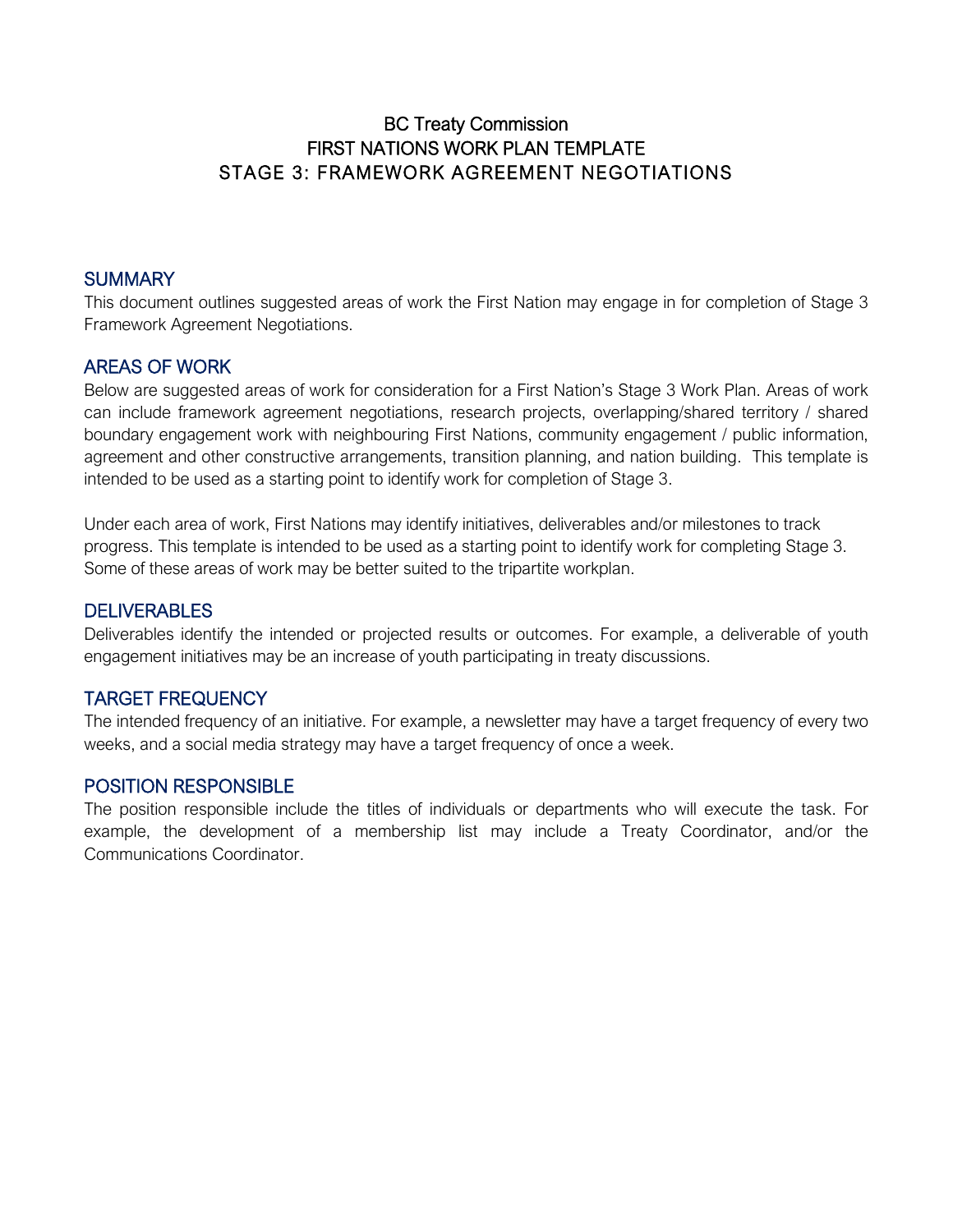# Framework Agreement Negotiations

| Initiative                                      | <b>Deliverables</b> | Parties Responsible | Milestones & Next Steps |
|-------------------------------------------------|---------------------|---------------------|-------------------------|
| Substantive Issues /<br><b>Topics</b>           |                     |                     |                         |
| Timeframe                                       |                     |                     |                         |
| Tripartite Information<br>Sharing               |                     |                     |                         |
| <b>Dispute Resolution</b>                       |                     |                     |                         |
| Formal Signing of<br>the Framework<br>Agreement |                     |                     |                         |

## Research Projects

| Initiative                             | <b>Deliverables</b> | Parties Responsible | Milestones & Next Steps |
|----------------------------------------|---------------------|---------------------|-------------------------|
| Current Rights and<br><b>Benefits</b>  |                     |                     |                         |
| <b>Land Status</b>                     |                     |                     |                         |
| <b>Natural Resources</b>               |                     |                     |                         |
| <b>Traditional Use Resources</b>       |                     |                     |                         |
| Heritage and Spiritual<br><b>Sites</b> |                     |                     |                         |
| Economic Development<br>Opportunities  |                     |                     |                         |
| Demographic Study                      |                     |                     |                         |
|                                        |                     |                     |                         |
|                                        |                     |                     |                         |
|                                        |                     |                     |                         |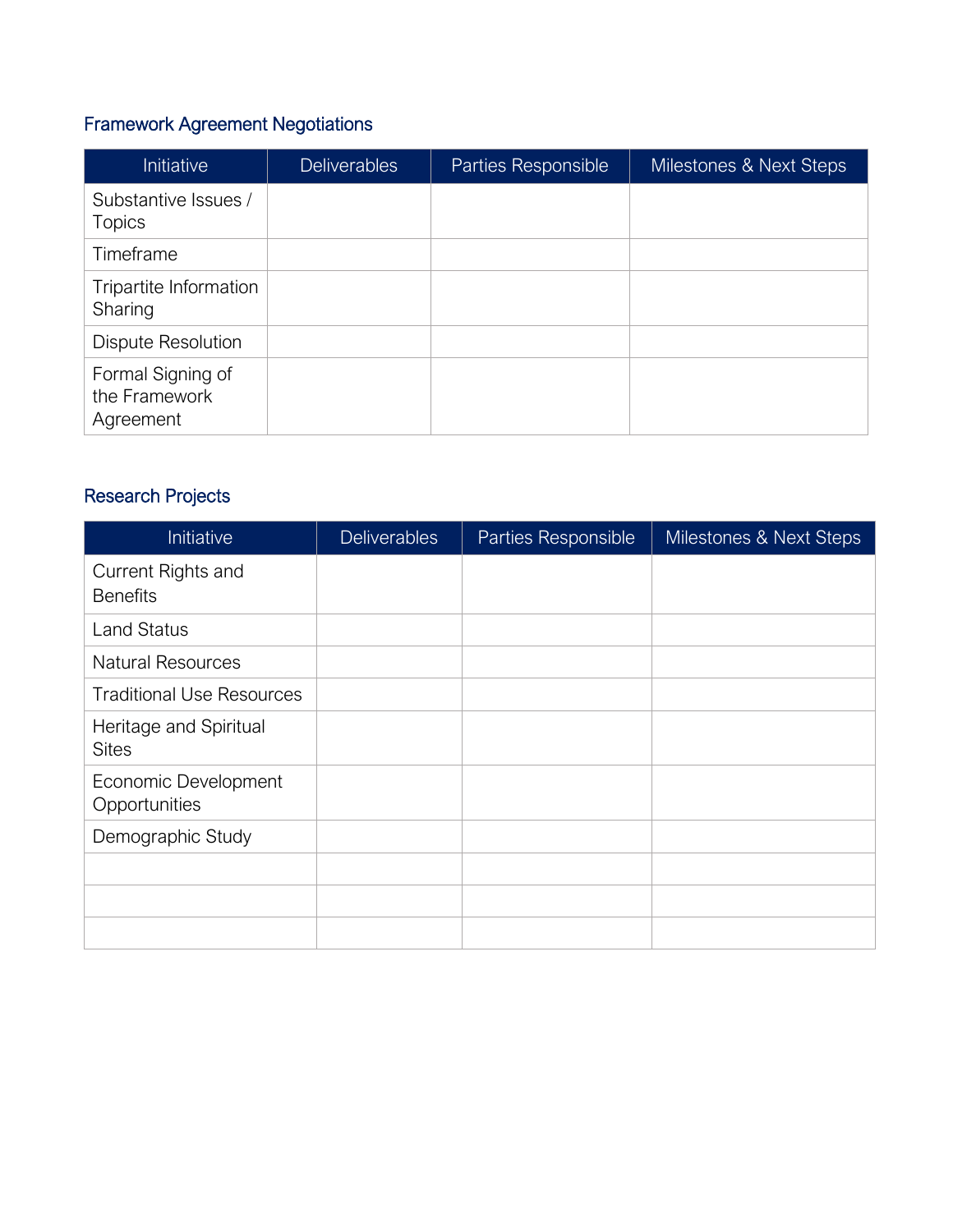## Overlap / Shared Territory / Shared Boundary Engagement Work with Neighbouring First Nations

| Initiative                                                                                              | <b>Deliverables</b> | Parties Responsible | Milestones & Next Steps |
|---------------------------------------------------------------------------------------------------------|---------------------|---------------------|-------------------------|
| Letters to Neighbouring First<br><b>Nations</b>                                                         |                     |                     |                         |
| e.g. Identify First<br>Nation/strategy to engage if<br>sending letters to more than<br>one First Nation |                     |                     |                         |
| Meetings between Leadership<br>e.g. Identify leadership:<br>Hereditary, elected Chief and<br>Council    |                     |                     |                         |
| Community / Membership<br>Gatherings                                                                    |                     |                     |                         |
| e.g. Identify locations, and who<br>may be living away from home                                        |                     |                     |                         |
| Nation to Nation engagement                                                                             |                     |                     |                         |
|                                                                                                         |                     |                     |                         |
|                                                                                                         |                     |                     |                         |

# Community Engagement / Public Information

| Initiative                | <b>Deliverables</b> | Parties Responsible                | Milestones & Next Steps |
|---------------------------|---------------------|------------------------------------|-------------------------|
| <b>Newsletters</b>        |                     | e.g. weekly, monthly,<br>quarterly | e.g. Communications     |
| Community<br>Meeting      |                     |                                    |                         |
| <b>General Assemblies</b> |                     |                                    |                         |
| Social Media<br>Strategy  |                     |                                    |                         |
| One-on-one                |                     |                                    |                         |
| Youth Engagement          |                     |                                    |                         |
| <b>Land Selection</b>     |                     |                                    |                         |
|                           |                     |                                    |                         |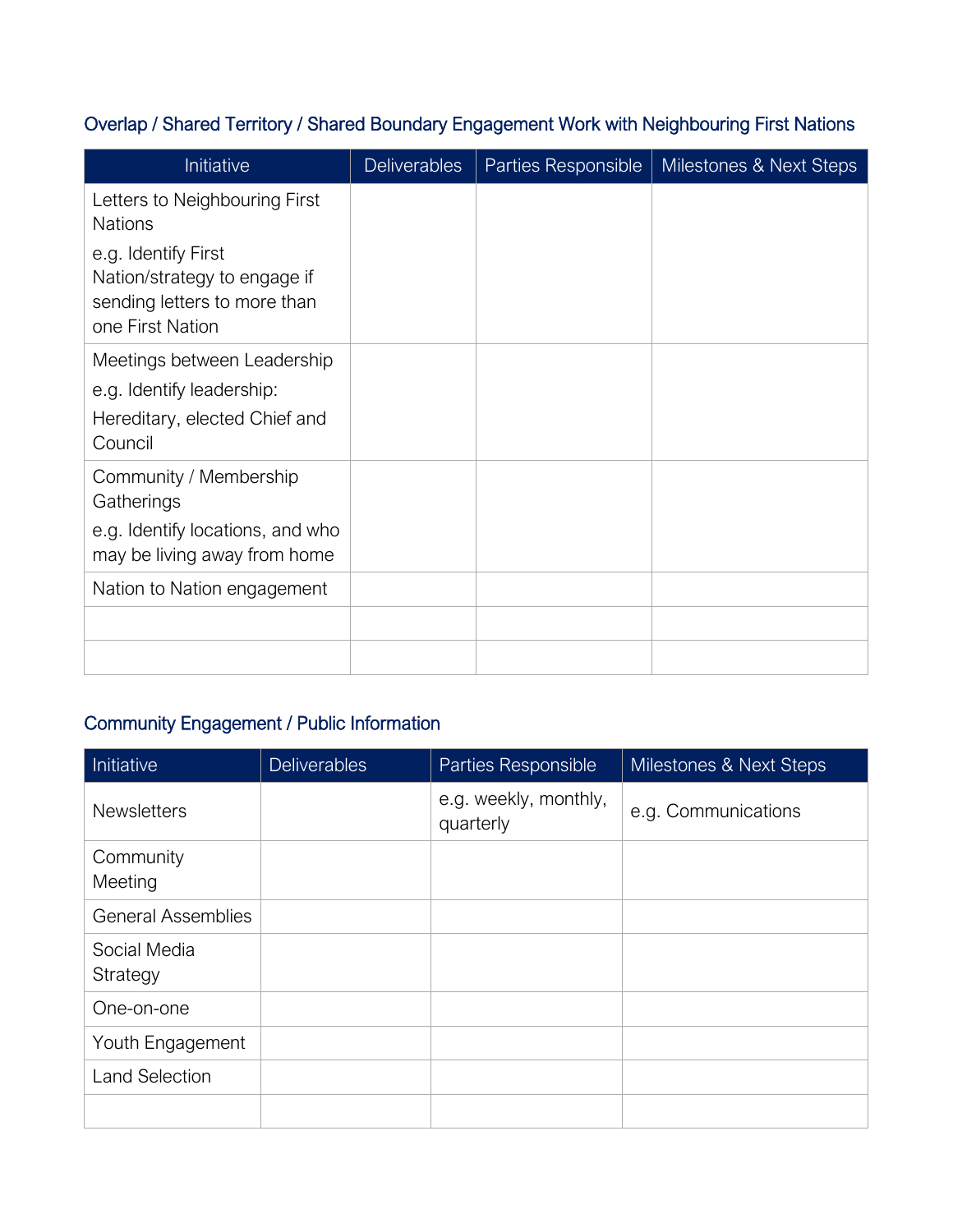# Agreements and Other Constructive Arrangements

| Initiative                            | <b>Deliverables</b> | Parties Responsible | Milestones & Next Steps |
|---------------------------------------|---------------------|---------------------|-------------------------|
| e.g. Incremental Treaty<br>Agreements |                     |                     |                         |
| e.g. Side Agreements                  |                     |                     |                         |
| e.g. Economic<br>Developments         |                     |                     |                         |
| e.g. Periodic Renewal                 |                     |                     |                         |
|                                       |                     |                     |                         |
|                                       |                     |                     |                         |
|                                       |                     |                     |                         |

## Transition Planning & Nation Building

| Initiative                                 | <b>Deliverables</b> | Parties Responsible | Milestones & Next Steps |
|--------------------------------------------|---------------------|---------------------|-------------------------|
| Governance                                 |                     |                     |                         |
| <b>Constitution Development</b>            |                     |                     |                         |
| Laws / Jurisdiction(s) to be<br>taken down |                     |                     |                         |
|                                            |                     |                     |                         |
|                                            |                     |                     |                         |
| <b>Capacity Building</b>                   |                     |                     |                         |
| Human Resource Planning                    |                     |                     |                         |
|                                            |                     |                     |                         |
|                                            |                     |                     |                         |
| Ratification                               |                     |                     |                         |
| <b>Eligibility and Enrollment</b>          |                     |                     |                         |
| Membership List                            |                     |                     |                         |
| Citizenship Code                           |                     |                     |                         |
|                                            |                     |                     |                         |